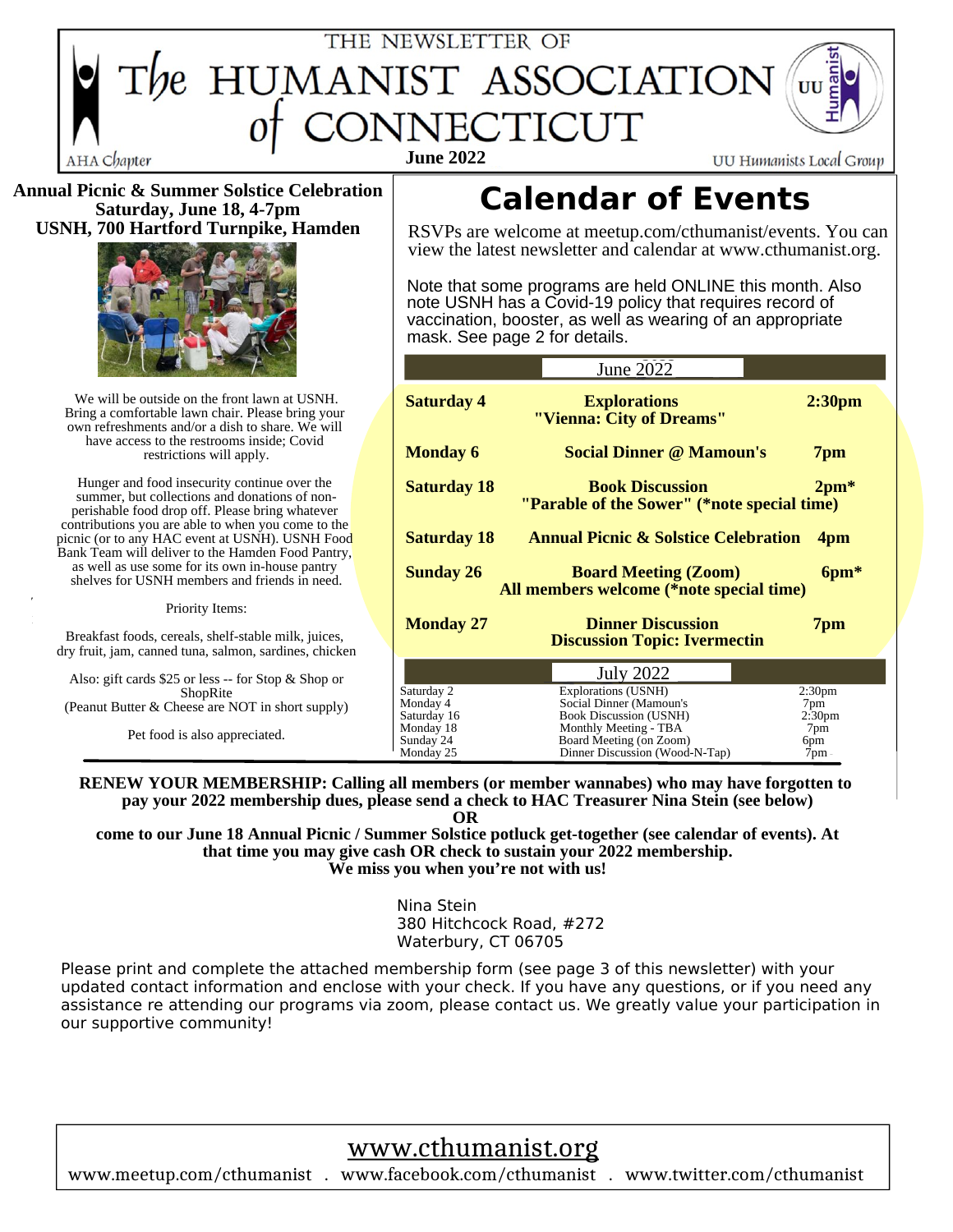#### Contact

President--Carol Siddall (203) 264- 8546

 $8546$ president@cthumanist.org Newsletter Editor-- Aaron Goode editor@cthumanist.org To subscribe or unsubscribe, visit https://www.cthumanist.org/mailma

n/listinfo /hac-announce/

Approximate circulation: 180 copies.

Copyright © 2022 Humanist Association of Connecticut. Articles may be reproduced without written permission, providing attribution is given.

#### **Humanist Explorations Saturday, June 4, 2:30pm USNH, 700 Hartford Turnpike, Hamden "Vienna: City of Dreams"**

the world." NOTE: This is not a travel video, it is a historic and cultural analysis. Written and presented by Harvard historian, Joseph Koerner, this presentation delves into the story of the city that was focus of twentieth century modernity. "A glittering cultural jewel at the heart of Europe, Vienna has for centuries drawn artists, dreamers, and innovators from all corners of the continent to its dazzling intellectual and artistic life. With its famed art salons and coffeehouses, Vienna supported a unique culture in which artists and scientists, firebrands and aesthetes, met and freely exchanged ideas. From this hothouse atmosphere emerged revolutionary breakthroughs in psychology, literature, art, and music, reverberating around Europe and indeed

#### **HACC EXPLORED EXPLORED EX Additional Programming Notes**

USNH Covid-19 Policy: For in-person events at USNH, you must show record of a Covid-19 vaccine AND booster (if eligible), and you must wear a N95, KN05, KF94 or equivalent mask while inside the building. No food can be served and social distancing should be observed.

#### **Book Discussion Saturday, June 18, 2022, 2:00PM\*\***

Our book for June is "Parable of the Sower" by science fiction writer Octavia Butler.

\*\* Please note that due to the Annual Picnic / Solstice Party following the discussion, the start time is 2pm (not 2:30).

crises lead to social chaos in the early 2020s,<br>*California* by expressibility of drug and from pervasive water shortage to masses of *performation to the "*  $\frac{p_e}{p_e}$  *pervasive to the ket Then vagabonds who will do anything to live to see* Parable *another day. Fifteen-year-old Lauren* of the **EXECUTE:** COLUMING THE MANGEMENT COMMUNISMENT TO MELTA THE SOLL CONSERVANCE TO DETERMINE THE SOLL CONSERVANCE THE SOLL CONSERVANCE THE SOLL CONSERVANCE THE SOLL CONSERVANCE THE SOLL CONSERVANCE THE SOLL CONSERVANCE THE SO *disasters her small community stubbornly disasters her small community stubbornly ignores. But what begins as a fight for survival* N.K. JEMISIN soon leads to something much more: the birth *x* of a new faith…and a startling vision of human **and deception**, the *of a new faith***…and a startling vision of human**  $\rho_{\text{d}_{\text{S}}}$  and  $\rho_{\text{d}_{\text{S}}}$  has the quality of an English folk song. *When global climate change and economic California becomes full of dangers, from Olamina...must make her voice heard in order destiny.*

**A** brilliant, endlessly rich dystopian novel that **BUTTER b** of the matter and the transfer of the Handmaid's *pairs well with 1984 or The Handmaid's Tale,...also a fascinating exploration of how* **crises can fuel new religious and ideological** *movements." – John Green, New York Times* 



#### experiences and endurances of my life. – Charles Dickens **This method is much in the in the Monday, June 27, 7pm** n | | **Wood-n-Tap, 2100 Dixwell Avenue, Hamden Dinner Discussion Discussion Topic: Ivermectin**

We will meet on the patio for dinner and either discuss this article or discuss whatever side trip this set us off on.

Link to article from Astral Codex blog: https://tinyurl.com/y8d225em

You could call this a deep dive investigation of the studies presented as evidence on a pro-ivermectin website. You could call this a crash-course by example in evaluating research. Its final conclusions are very satisfying, as well as a bit surprising. Skim it if your eyes glaze over; please come and complain if it wasn't worth it.

### **Event of Interest: American Humanist Association 81st Annual Conference June 24-26, 2022 (Virtual)**

annual conference you won't want to miss! The American Humanist Association (AHA) will be AHA virtually for two days of interactive sessions, thoughtprovoking and inspiring speakers, and opportunities to connect with fellow humanists and exhibitors. AHACON22 will bring together humanists from across the country to explore the most pressing questions facing our community, share effective practices to create change, and humanist thought and action and the road ahead. This will be an